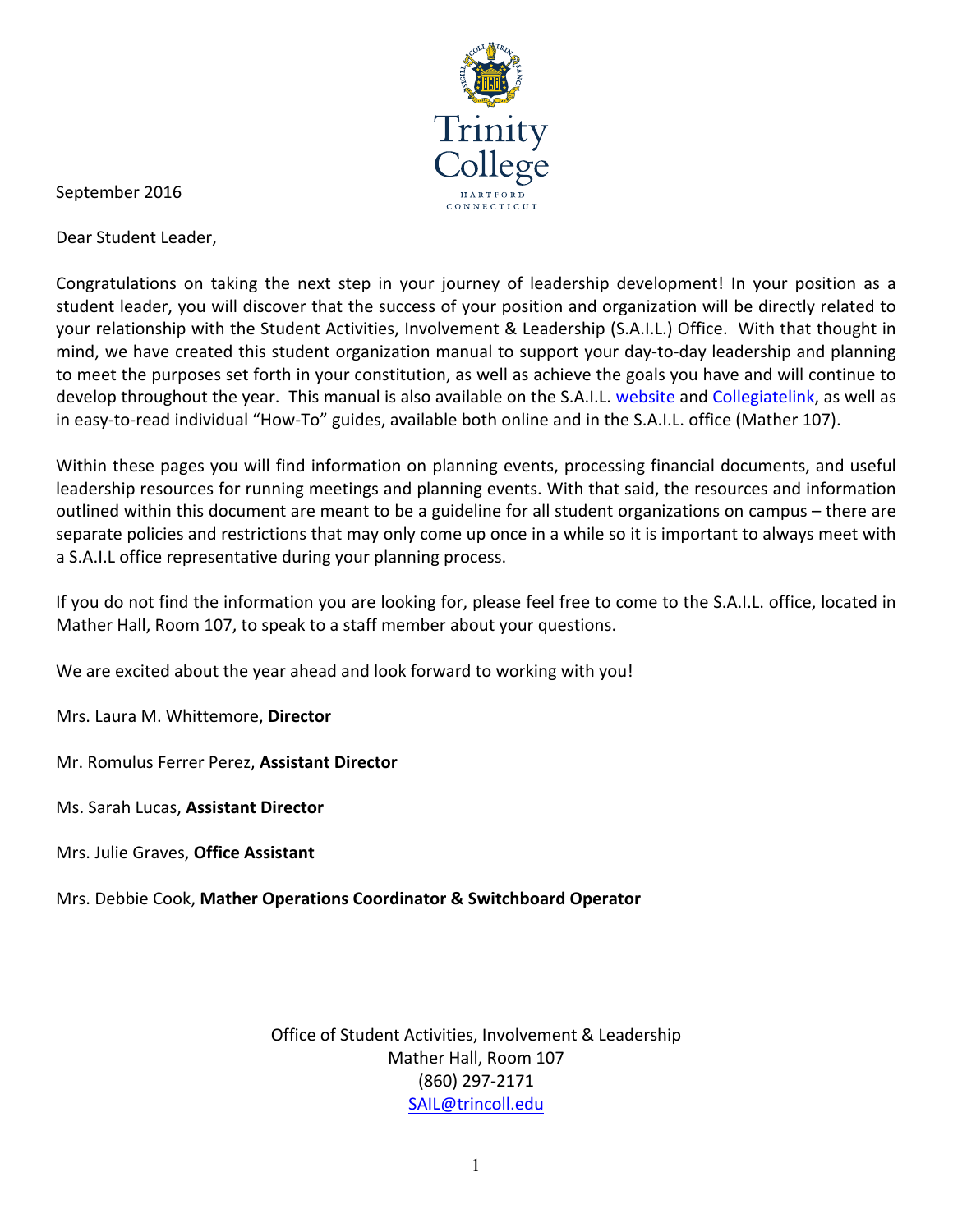# **MISSION**

The Office of Student Activities, Involvement & Leadership is an integral part of the educational life at Trinity College. The mission of the Office of Student Activities, Involvement & Leadership is to provide a co-curricular program of educational, social, and recreational activities for the college community, which will extend the opportunity to cultivate leadership and creativity skills. Additionally, the Mather Hall and Vernon Social Campus Centers are committed to enhancing social life on campus. All activities at Mather Hall and Vernon Social strive to create an atmosphere that encourages creativity and innovation, as well as personal growth and development of the individual.

# WHAT DO WE DO?

The Office of Student Activities, Involvement & Leadership (S.A.I.L.) oversees almost all aspects of undergraduate student involvement on campus. From the day a new student steps foot on campus for Orientation, all the way through until their Senior Week activities upon graduation, the S.A.I.L. office plays an integral role in each student's development during their time at Trinity College. Below are a handful of the events/programs that the S.A.I.L. office coordinates:

- New Student Orientation
- Activities & Involvement Fairs (fall & spring)
- Travel Trips
- Vernon@Night! (every Friday & Saturday night) & Mather@Night! programming
- Senior Year Events (Senior Snowball, Senior Week)
- Leadership Development Programs
- Campus Life Awards
- Student Organization Trainings
- **Ivy Yearbook**

In addition, the S.A.I.L. office directly advises the Student Government Association (SGA) and the Entertainment/Activities Council (EAC) Barnyard who sponsor programs such as Welcome Back Weekends, Spring Weekend, and more.

In terms of student employment and leadership opportunities, the S.A.I.L. office hires over 100 student employees each year whose responsibilities range from office work to event production to building management. The positions available are: Office Assistant, Underground Barista, Welcome Desk Attendant, Event Support, and Vernon Social Manager (there are supervisory roles available for each position as well).

The S.A.I.L. office has built a strong rapport with students because of our commitment to putting students first. The office provides valuable resources for programming and leadership development for all students. S.A.I.L. has several different focuses, each which are valuable to student leaders.

#### **Activities**

S.A.I.L. is committed to providing large programs to the Trinity community and we often times co-sponsor programs with many student organizations. We understand that some organizations may have a limited budget so, by working with student organizations, we are able to create and implement new and innovative programs. In addition, S.A.I.L. sponsors weekly and monthly programs such as: Vernon@Night!, a late night programming series that takes place in Vernon Social Friday and Saturday nights between 9pm-1am; trips and attractions; and large-scale weekend events. Moreover,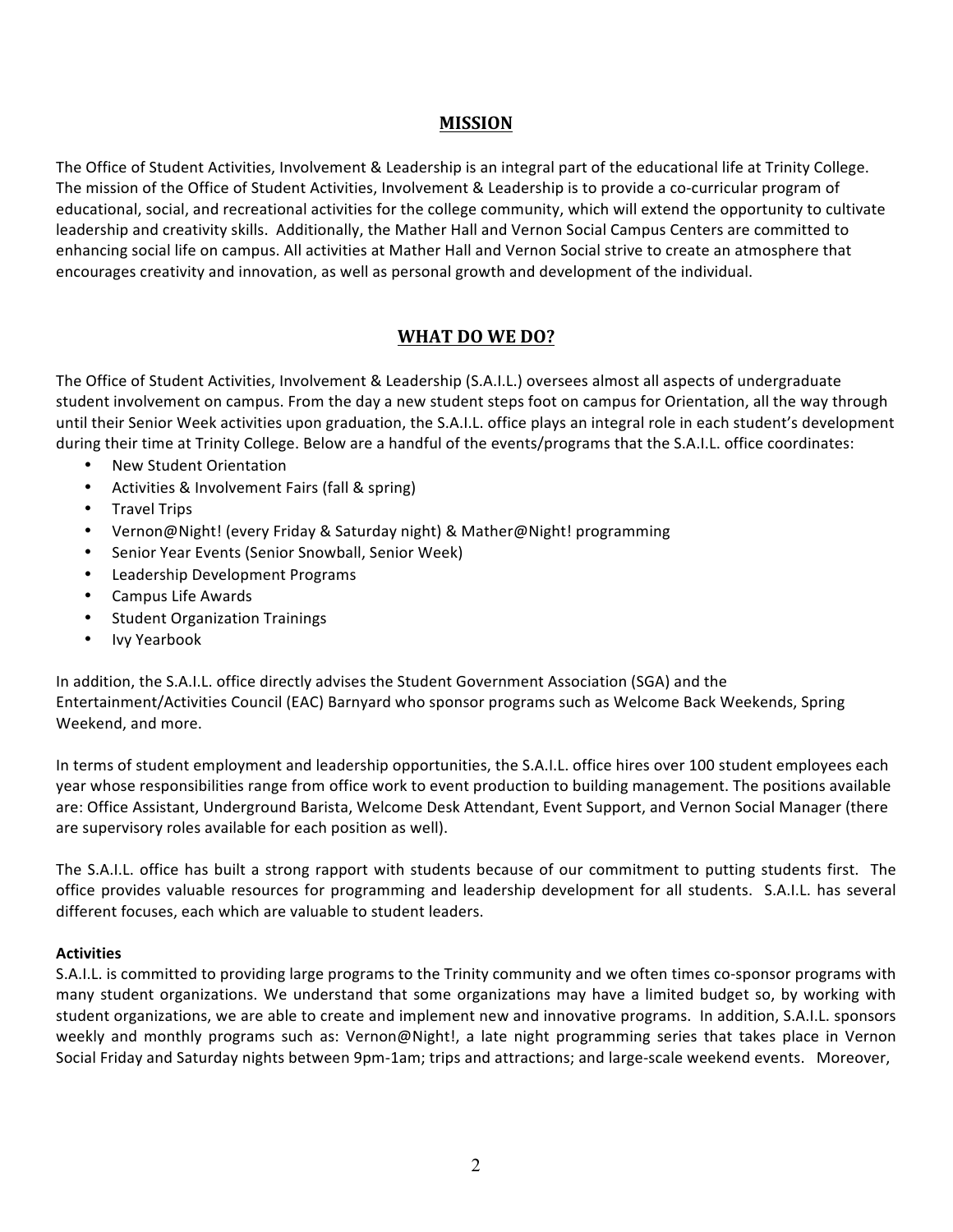the S.A.I.L. staff members advise and assist in the planning of major programs for the Trinity College community, such as: International Hip Hop Festival, Homecoming and Family Weekend.

#### **Involvement**

Every undergraduate student that attends Trinity College involves themselves in some facet of student life. Whether it is through athletics, student government, student organization membership, community service, attendance at a campuswide event, or student employment, you would be hard-pressed to find a student that did not involve themselves in some activity or another. The goal of highlighting involvement as an important piece of student life is to better support and acknowledge the time, effort and energy that goes in to any part of extracurricular involvement. Through advertising of campus-wide events, hosting student involvement workshops and trainings, providing up-to-date information and records for all student organizations through INsite (an online portal for all student organizations), the S.A.I.L. office is your primary location to get involved or support your current involvement as a Trinity College student.

#### **Leadership**

Much of what S.A.I.L. does is provide leadership opportunities for students. Our office hires over 100 student employees yearly who work either as Mather Welcome Desk Attendants, S.A.I.L. Office Attendants, Event Support, Underground Coffeehouse Baristas, or Vernon Social Managers. In addition, S.A.I.L. is the direct link for all student organization leadership development. We assist in advising your organization, dealing with crisis management and conflict resolution. The office also assists in teambuilding activities, planning retreats and/or officer training. S.A.I.L. will be bringing back the Trinity Leadership Institute (TLI), which is a leadership development program that encourages development through speakers, events and teaching about the principles of leadership development. S.A.I.L. will also be reinstating the Campus Life Leadership Awards Banquet (spring) that awards student leaders, faculty, advisors, staff and organizations for their continued efforts in becoming responsible and involved in the community in which they live.

Some of the general services we offer to student organizations include:

#### **Contract Negotiation and Processing**

**Students are NOT** authorized to sign contracts, service agreements or enter the College into any form of an agreement or contract, verbal or non. A member of your organization should meet with a S.A.I.L. staff member before requesting a contract. The College has a contract template that should always be used and is only distributed after all event details have been confirmed. The Director of Student Activities, Involvement & Leadership, as well as the Trinity College Business Director, must approve all contracts before they are processed for payment and sent back to the contracted agency. Make sure that your organization plans ahead – this process can take up to 3-4 weeks. To ensure that you are legally protected, this process must be taken seriously. If you have any questions please visit the S.A.I.L. office in Mather Hall Room 107.

#### **Registering Social Events**

Any organization that is planning an event with or without alcohol should complete an Event Proposal Form that is available on Collegiatelink - https://trinity.collegiatelink.net/. This form will prompt your space reservation with the Calendar and Special Events Office, as well as the contracting of any necessary third party vendors (security, A/V equipment, etc.). All Event Proposals will be reviewed by the S.A.I.L. office, in conjunction with the Calendar Office, twice weekly for approval and should be submitted at least 10 business days before the event, further ahead of time for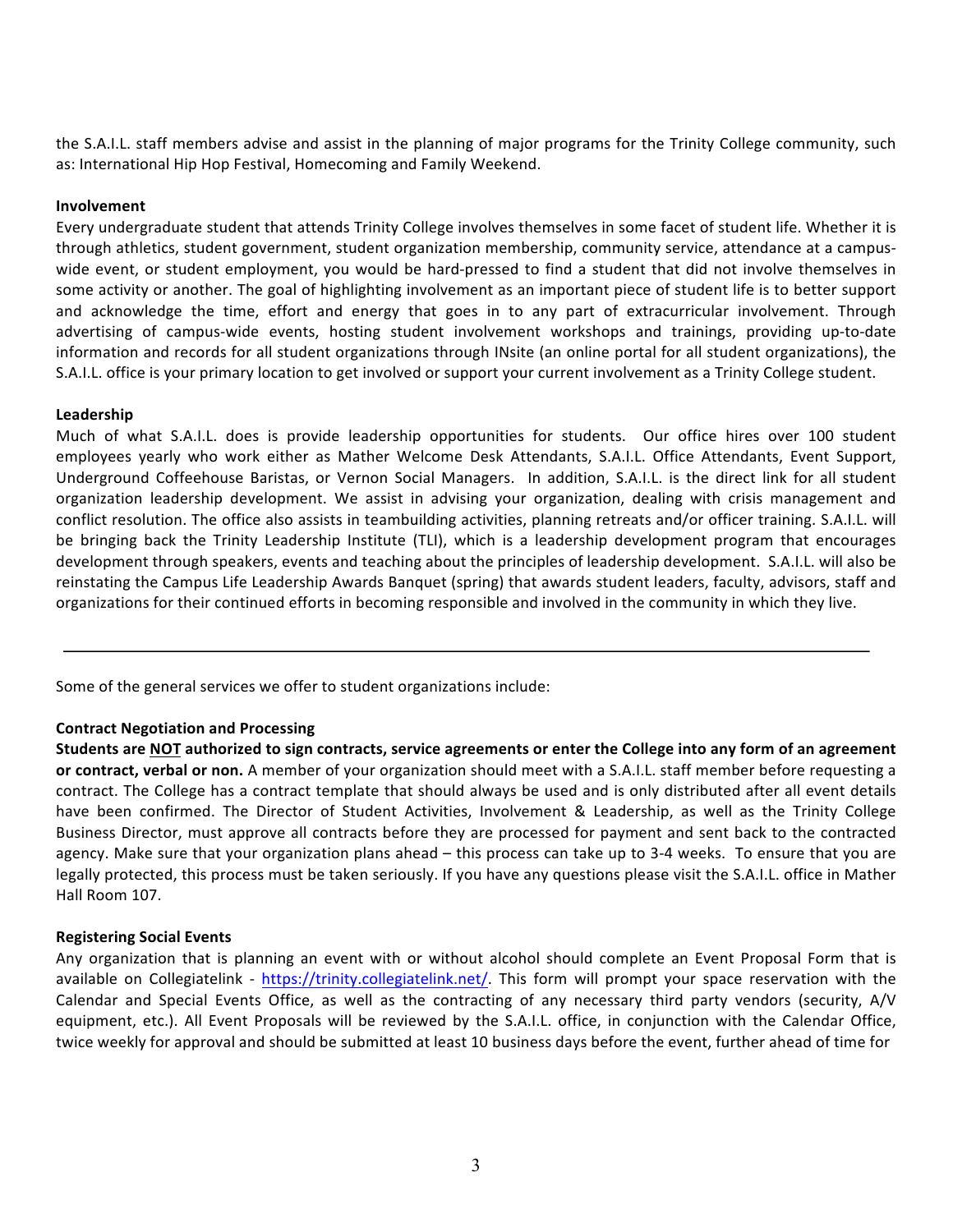larger events. In some cases the organization may need a longer period of time for planning purposes because the organization may have to apply for a State of Connecticut permit (electrical, tents, outdoor space, etc.) or conduct lengthy contracting procedures. Student organizations and social houses looking to host events with alcohol must also meet with the Associate Director of Student Services for Social Houses for approval. He will coordinate security efforts, as well as alcohol tags and wristbands.

A student organization requesting funding for an event should always submit an Event Proposal Form prior to meeting with the Student Government Association (SGA) Budget Committee. The Budget Committee sends all budget proposals to the S.A.I.L. office for review before hearing requests and will only approve requests that have followed the correct event planning/registration procedures.

Advertising and Promotional Resources: In the S.A.I.L. office, there is a cabinet drawer with a number of magazines filled with ideas on creative promotions such as T-shirts, hats, keychains, cups, etc.. We also have a webpage with links to Trinity College approved vendors for your perusal. These magazines are available for students to use during office business hours.

The S.A.I.L. office will assist you in your advertising efforts for any event, meeting or program. By emailing a copy of your flyer to debbie.cook@trincoll.edu, your organization can receive up to 20 free copies for distribution. Your flyer will always be edited for content and anything over 20 copies will be at cost to your organization. In addition, the S.A.I.L. office can post your information on their social media pages and the Bantam Brief event calendar, as well as send it to Trinity College Dining Services for posting on the LCD screens in Mather Dining Hall.

**Student Organization Financial Guidelines:** The Student Government Association (SGA) and the Budget Committee, in collaboration with the S.A.I.L. office, create and implement all financial guidelines for student organizations. In some cases, the guidelines are set by the Trinity College Business Office and Student Handbook. Please see the Treasurer's Manual for more information.

There are a variety of campus departments that work very closely with student organizations and the S.A.I.L. office to ensure successful programming.

# **Calendar and Special Events Office**

#### **Reserving College Facilities**

Recognized student organizations may request space such as classrooms, auditoriums, Social Event Venues (Vernon Social, Washington Room, outdoor spaces, etc.) and other college facilities through the Calendar and Special Events Office located on the 2<sup>nd</sup> floor of Mather Hall. Please keep the following in mind when reserving space:

- Space reservations and catering orders requiring support services MUST be submitted a minimum of 15 business days in advance of planned events, 20 business days for large-scale events. Reservations for meeting spaces must be made a minimum of 5 business days in advance. **No Exceptions!**
- For speakers, bands or novelty entertainers, the sponsoring organization must provide the Calendar Office with a copy of the Performance Rider.
	- $\circ$  If you are having a band that requires special lighting, sound requirements, etc., you must provide the Calendar Office with the particular electrical needs. The electrician will need this information at least two weeks in advance in case a permit is required.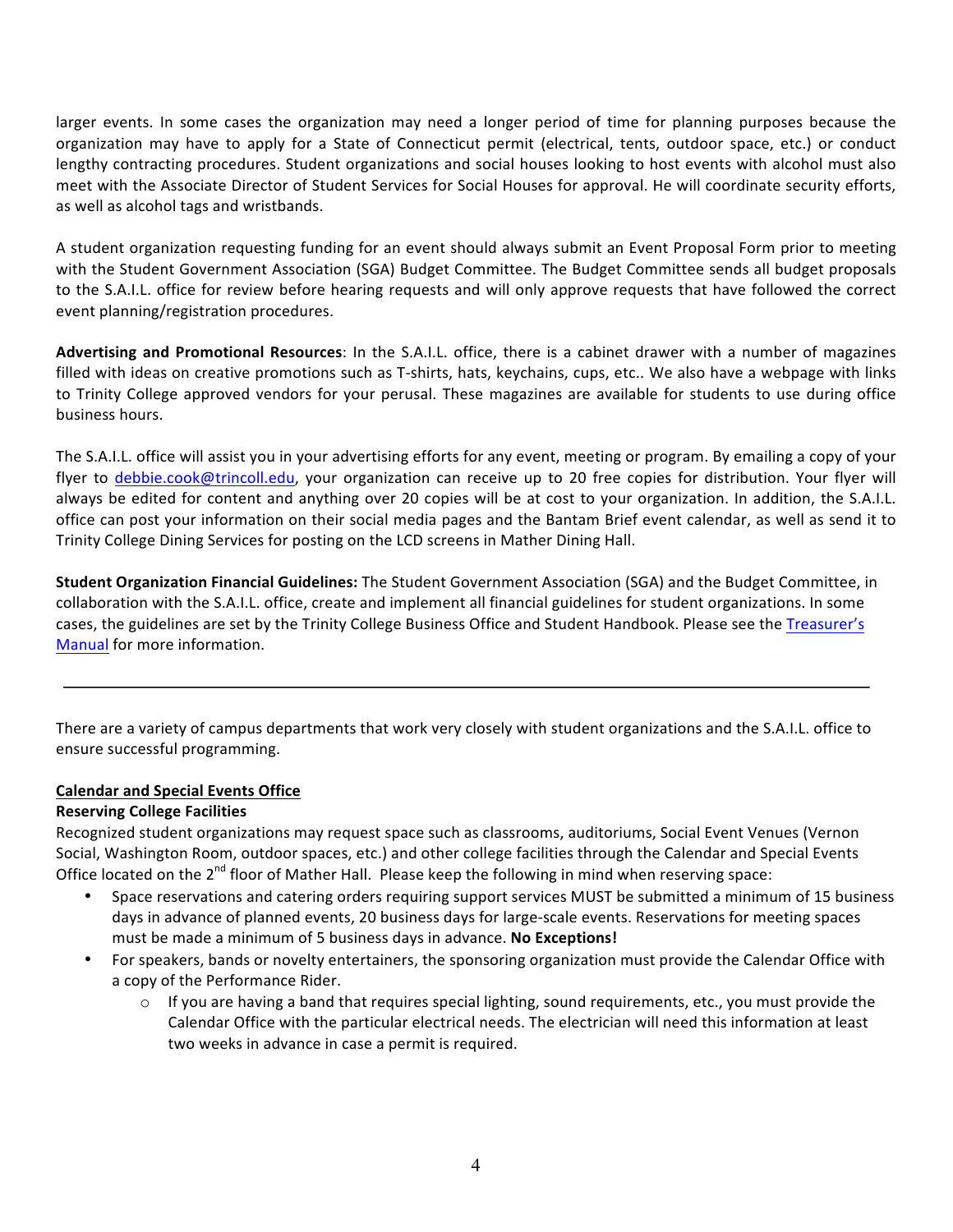- $\circ$  If you need audio/visual assistance, (PA system, overhead projectors, screens, microphones), please contact the Media Technology Services department via email or phone, at least 2 weeks in advance of the event, with your specific requests.
- Grills, bike racks, trash cans, tables, chairs, tents, etc. should be reserved with the Calendar Office. Once your initial Event Proposal Form has been submitted and approved, you will be contacted by the Calendar Office to confirm your event details and ensure that all support services have been requested.

Christina White, *Associate Director of Calendar & Special Events Office* – (860) 297-2052

#### **Media Technology Services**

#### **Reserving Audio/Visual Equipment**

Student organizations may request audio/visual equipment from the Media Technology Services (MTS) office such as VCR's & TV's, microphones, overhead projectors, screens, video cameras, etc. Organizations should allow at least 5-10 business days when requesting AV assistance. MTS only supports events on-campus during business hours.

- Contact the MTS office directly at (860) 297-2422 to make your AV request, or email MTS@trincoll.edu.
- For speakers, bands or novelty entertainers please provide MTS with a copy of the Performance Rider.
- AV requests that cannot be handled with existing equipment will be outsourced to a reliable vendor to meet the technical needs for your program.
- Have your organization's account number available when making AV reservations through MTS.

For student organization events that occur after 5pm weekdays or on weekends, please send your A/V requests to event.support@trincoll.edu so that Event Support can provide your event needs.

#### **2016-2017 Operational Hours**

| <b>Mather Hall</b>                                                |                                      |
|-------------------------------------------------------------------|--------------------------------------|
| Monday - Wednesday                                                | 7:00 AM - 12:00 Midnight             |
| Thursday - Friday                                                 | 7:00 AM - 2:00 AM (Lower Level Only) |
| Saturday                                                          | 8:00 AM - 2:00 AM (Lower Level Only) |
| Sunday                                                            | $8:00$ AM $- 12:00$ Midnight         |
| <b>Office of Student Activities, Involvement &amp; Leadership</b> |                                      |
| Monday – Friday                                                   | $8:30$ AM $-5:00$ PM                 |
| <b>Vernon Social</b>                                              |                                      |
| Monday - Thursday                                                 | 7:30 AM $-$ 12:00 Midnight           |
| Friday - Saturday                                                 | $7:30$ AM $- 2:30$ AM                |
| Sunday                                                            | $9:00$ AM $- 12:00$ Midnight         |
| <b>Underground Coffee House</b>                                   |                                      |
| Monday-Thursday                                                   | 7:30 AM - 10:00 PM                   |
| Friday                                                            | $7:30$ AM $-6:00$ PM                 |
| Saturday                                                          | $10:00$ AM $-6:00$ PM                |
| Sunday                                                            | $10:00$ AM $- 10:00$ PM              |
| * Building and office hours are subject to change.                |                                      |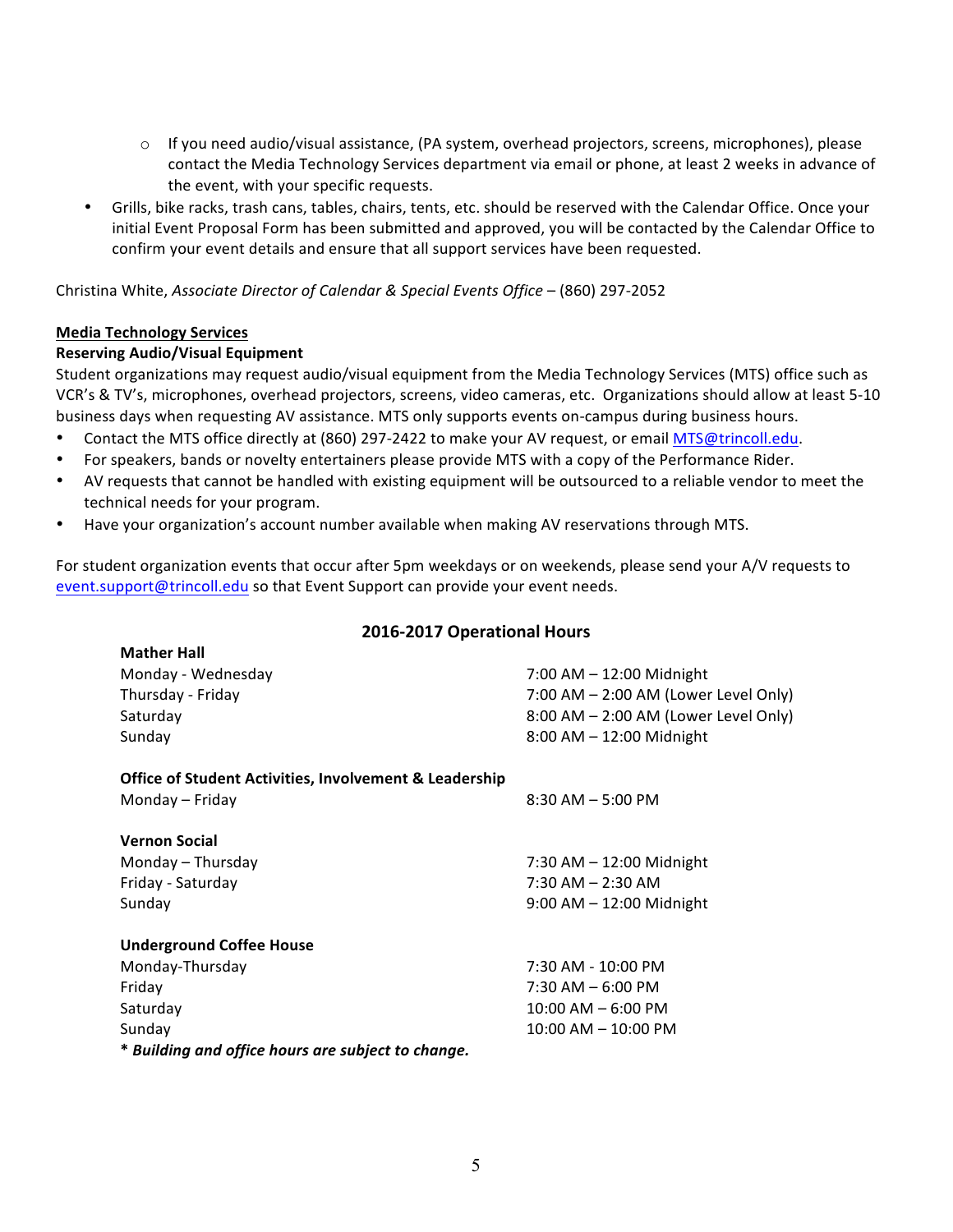# **STUDENT GOVERNMENT ASSOCIATION (SGA)**

The following organization forms the basis for student government at Trinity. The undergraduate student body elects most of the voting members of these organizations, but participation in each organization is not limited to elected students. The organizations are constantly seeking expertise and input from any interested student.

#### **THE STUDENT ACTIVITIES FEE**

The Student Activities Fee, which is collected by the College at the direction of the Student Government Association, is used to fund co-curricular student organizations and activities. Proceeds of the Fee are controlled and disbursed by the Budget Committee. The Activities Fee is \$410.00 (\$205/semester) for the 2016-17 academic year.

It is up to the discretion of the Budget Committee to allocate funds to petitioning students and student organizations. All student organizations are subject to the rules, regulations and penalties established by the Budget Committee, the Student Government Association and the Office of Student Activities, Involvement & Leadership.

## **STUDENT GOVERNMENT ASSOCIATION**

The Student Government Association (SGA) is the centralized, representative governing entity of the student body at Trinity College. It deals with a broad range of issues relating to student life, community development and academic affairs on the campus and oversees every recognized to student organization as well as its two semi-autonomous committees listed below. It is committed to hearing from and involving students on the issues that affect the student body. Interested students should contact the SGA President at SGAPresident@trincoll.edu or the Office of Student Activities, Involvement & Leadership (S.A.I.L.) in Mather Hall Room 107, extension 2171.

## **BUDGET COMMITTEE**

The Student Government Association Budget Committee (SGABC), which reports directly to the SGA, is comprised of the Finance Chair, four students elected by the student body and three students appointed by the SGA, and the Finance Secretary. The committee sets policies and procedures for all recognized student organizations with the support of the S.A.I.L. office and handles the daily operation of the Student Activities Fee (SAF) and organization budgets. Information regarding the Student Activities Budget, the Budget Committee, or student organizations can be obtained from the President of the SGA at SGAPresident@trincoll.edu, the SGA Finance Secretary at SGAFinance@trincoll.edu, or the Office of Student Activities, Involvement & Leadership (S.A.I.L.) at SAIL@trincoll.edu.

# **ENTERTAINMENT/ACTIVITIES COMMITTEE (EAC) BARNYARD**

EAC Barnyard is the campus-wide programming board for Trinity College. This organization sponsors traditional events such as the Welcome Back events (fall and spring), Trintoberfest, and other small events throughout the academic year. This organization also is responsible for planning and implementing the Spring Weekend concert and activities each April. The organization is comprised of a President (the SGA Programming Chair), two (2) Vice Presidents, and a minimum of 15 general members. Student organizations are strongly recommended to collaborate with EAC Barnyard as they have a strong commitment to programming and a substantial budget to support their events.

#### **STUDENT GOVERNMENT OFFICE**

The Student Government Association maintains offices in lower level of Jones and may be reached at extension 5173.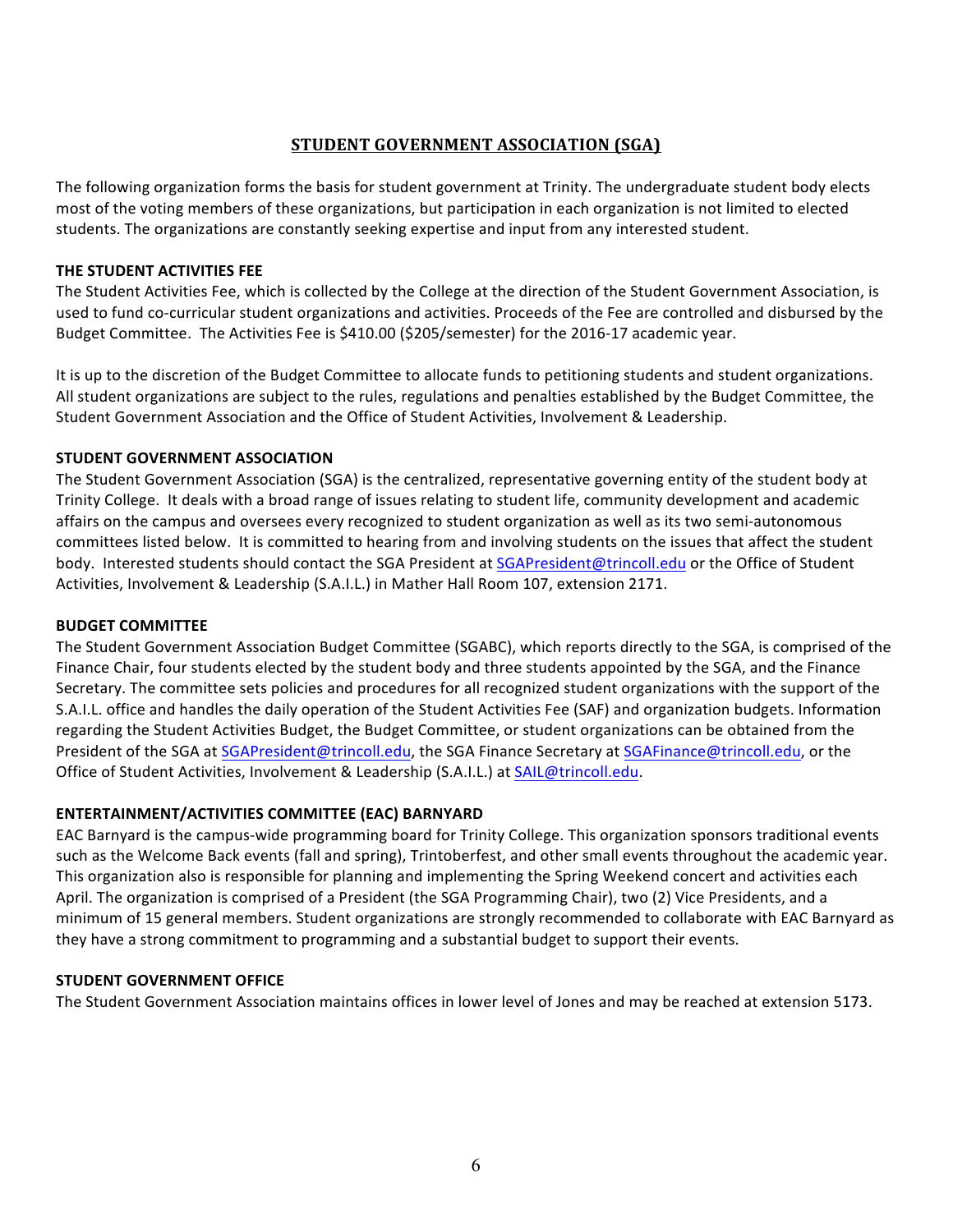# **STUDENT ORGANIZATION POLICIES**

The following are the policies, regulations, and procedures, which govern, recognized undergraduate organizations as well as groups that seek recognition at Trinity College. The College encourages the undergraduate to take an active role, when time permits, in those organizations which foster intellectual and academic interests and which afford opportunities to work with and to enjoy the friendship of others.

# **DEFINITION OF UNDERGRADUATE STUDENT ORGANIZATIONS**

Trinity College defines an undergraduate student organization as some number of full-time undergraduates engaged, under their own direction, in the systematic pursuit of one or more common purposes which are consonant with the educational objectives of the College and stated in the student organization's constitution's purpose on file in the Office of Student Activities, Involvement & Leadership (S.A.I.L.), as well as with the Student Government Association (SGA).

## **RECOGNITION OF UNDERGRADUATE STUDENT ORGANIZATIONS**

Official recognition of an undergraduate student organization is the acknowledgement by the College that the organization: has an existence at Trinity; is allowed to charge fees; to seek funding or other assistance from sources outside of the College; and to request various considerations, such as the opportunity to use College facilities and services and, when appropriate, the name and the tax exempt status of the College.

To become a recognized student organization, the organization must have the approval of the Office of Student Activities, Involvement & Leadership (S.A.I.L.), and, if funds are to be sought from the Student Activities Fee, the approval of the Student Government Association (SGA). For religious student organizations, the College Chaplain must first grant approval.

- 1. Student Organization Activation Packets and application materials for recognition may be obtained from the Office of Student Activities, Involvement & Leadership (S.A.I.L.) website - .
- 2. Completed applications may be submitted to the S.A.I.L. office at any time after the first day of Orientation in the Fall Term but no later than April  $1<sup>st</sup>$  in the Spring Term.
- 3. Within twenty (20) business days after receiving an application, the S.A.I.L. office will determine whether it is complete and whether the proposed student organization submitting it conforms to these regulations and requirements.
- 4. If the organization seeks funding from the Student Activities Fee, the completed application will be forwarded to the President and Executive Vice President of SGA. Within fifteen (15) days (vacation periods excluded) of receiving notice from the S.A.I.L. office, the President and Executive Vice President will place the application and related papers before the SGA for action. The action may be one of three:
	- a recommendation to the SGA legislature to approve the organization;
	- a recommendation to deny approval; or
	- a recommendation to the organization that it make particular changes in its proposal.

After a recommendation that the SGA approve an organization is passed from the President and Executive Vice President, copies of their recommendation, the application, and supporting papers are to be provided to each member of the SGA legislature so that it may be voted upon.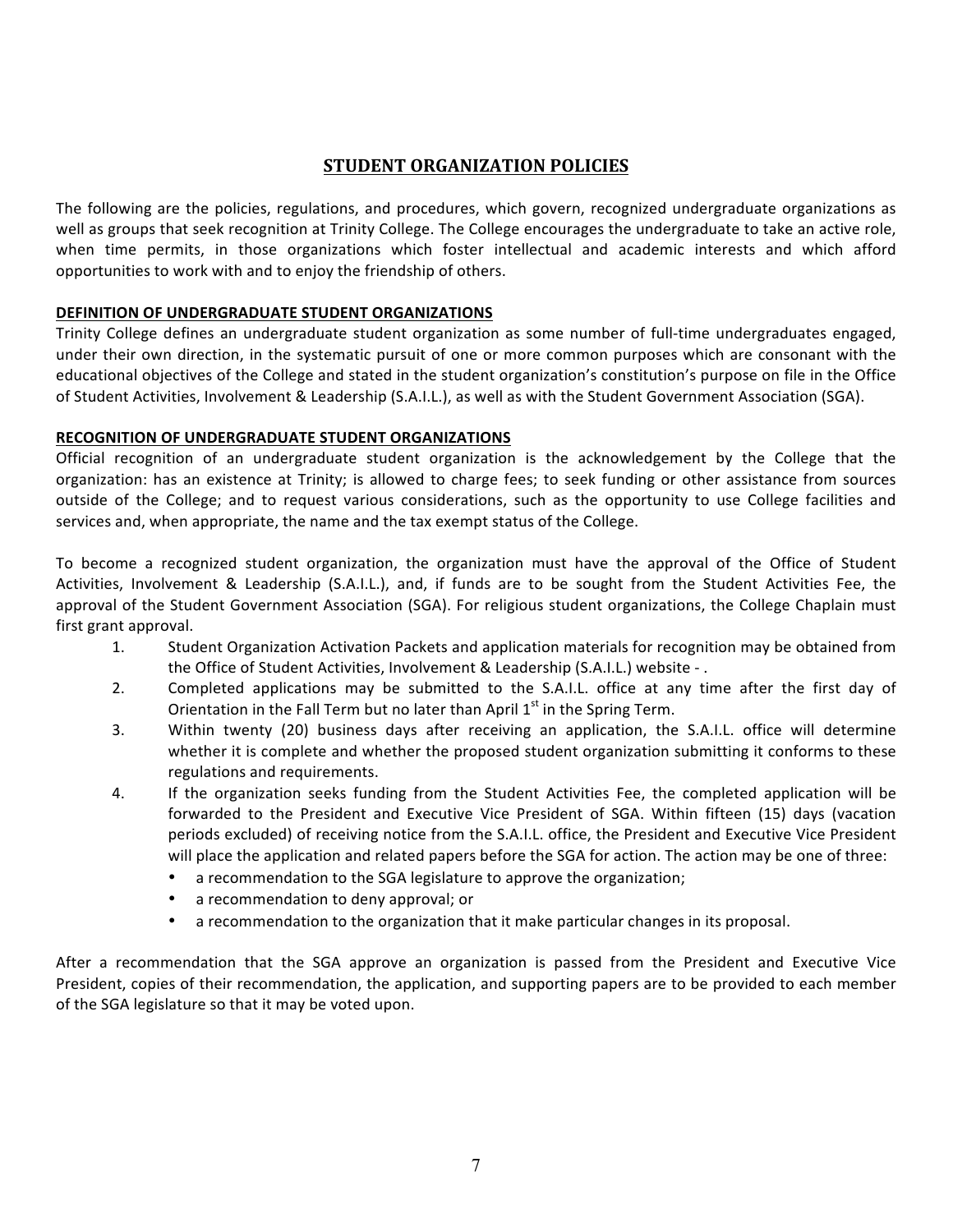#### **APPLICATION FOR ACTIVATION**

In order to remain active each academic year, all organizations must complete a Student Organization Activation Packet by September 30<sup>th</sup> each fall semester and, if necessary, attach an updated constitution (*every four years*), which sets forth each item listed below. The packet of materials and constitution should be submitted to the Student Activities, Involvement & Leadership (S.A.I.L.) Office in Mather Hall Room 107 (next to the elevator).

The administration will presume that organizations not submitting activation packets do not seek continued recognition.

#### **OBLIGATIONS OF RECOGNIZED ORGANIZATIONS**

It is required that the officers and members of all organizations know College Regulations. It is expected that the officers will firmly discourage breaches of these Regulations and of local, State, and Federal laws within their organization. The administration may place responsibility for breaches of College Regulations and of local, State, and Federal law upon the organization and/or the officers and/or the membership and/or particular members. An organization's officers and its members may be held responsible for the consequences of the organization's negligence.

#### **Membership**

As a general principle, membership in student organizations and groups shall be open to any full-time undergraduate and shall not be restricted on the basis of age, sex, sexual preference, handicap, race, color, creed, religion, or national or ethnic origin. The College encourages undergraduate organizations to reflect the diversity of the enrollment of the College in their own membership. The President of the College may make exceptions to the rule against restriction of membership in rare cases, if an organization can demonstrate to his satisfaction that its interests or activities require particular exclusions.

The administration requires that all undergraduate organizations submit lists of officers and offices held to the S.A.I.L. Office within one week of their election or appointment. Such lists should, in the case of each Officer, show the beginning and ending date of the term of office. Within the first week after Commencement, organizations that will be active on campus during summer vacation will submit the names of the officers or acting officers, their summer addresses and phone numbers, and the date on which their summer responsibilities end.

Trinity College part-time undergraduates and graduate students, as well as people who have no affiliation with the College, may hold full or limited membership (status is dependent upon the requirements of a particular organization). However, in order to secure recognition, or to continue it, an organization must be able to demonstrate that the majority of its membership is made up of full-time Trinity College undergraduates. All organizations with part-time undergraduate members, graduate student members, and/or members who are not Trinity students will submit the names and addresses of such members by the end of the fourth week of each semester and, if the organization is to be active during the summer vacation, during the first week after Commencement. These lists are to be kept up-to-date during the academic year and, if necessary, during the summer.

Proposals for Changes in or Amendments to Purposes, Constitutions, By-Laws, or Requirements for Membership Recognized student organizations, which propose in the course of a year to, change their purposes and/or to amend their constitutions, their by-laws, or requirements for membership must have the changes or amendments approved by the S.A.I.L. Office and the SGA.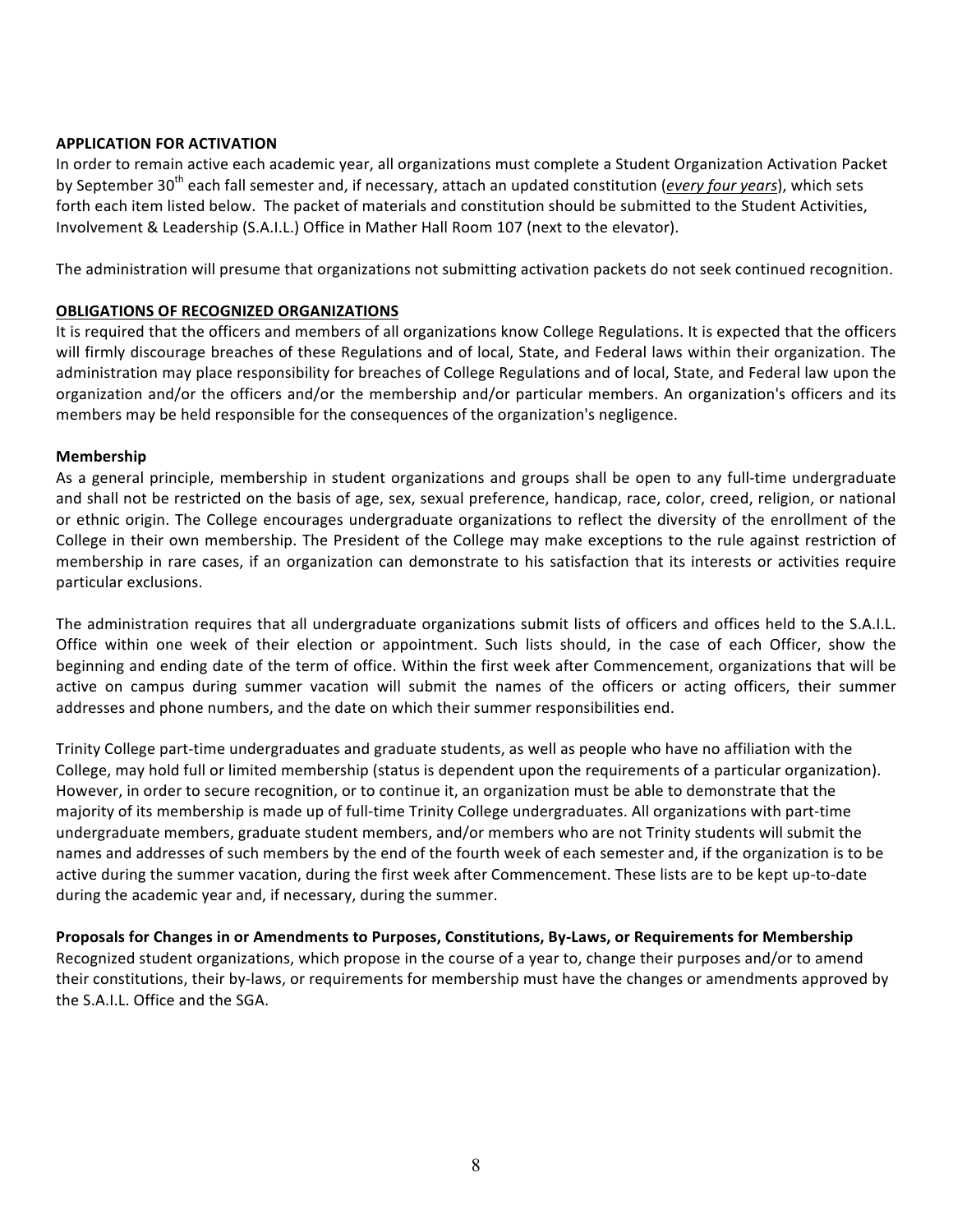#### **Financial Management**

Financial records are to be kept in a timely and orderly fashion and available on reasonable notice for audit by the S.A.I.L. Office, SGA Budget Committee, or any other College officers. Student organizations funded through the Student Activities Fee (SAF) will follow financial procedures established by the Student Government Association (SGA). Undergraduate organizations, which are not corporations separate from the College, do not have the authority to enter into contracts for goods or services. The Director of Student Activities, Involvement & Leadership (S.A.I.L.), as well as the College's Business Director, must sign contracts made on behalf of unincorporated undergraduate organizations.

Only executive board members of a student organization may sign check requests, obtain cash advances or present contracts for an official signature from the College. Complaints from creditors or from members about unpaid bills and/or the quality of financial management may lead to an immediate audit by the S.A.I.L. Office or the VP of Finance for the SGA. Officers of the College will not serve as collection agents for organizations whose members are also its debtors.

#### **Facilities and Property**

Student organizations using College equipment, facilities, and grounds occasionally or over long periods of time, are to maintain them in good condition. The cost of repairing damage to equipment, facilities or grounds will be charged to the student organizations themselves, unless the damage was caused intentionally, whereby the cost of repairs will be billed to the individual student/s responsible. General maintenance and routine upkeep will be covered by Trinity College where applicable.

Student organizations which own, rent, or otherwise occupy buildings for the use of their members and guests, must maintain those buildings and their adjacent land in safe, sanitary, and attractive condition. It is the student organization's responsibility to notify the proper department when issues arise or routine repairs are needed. These organizations should also utilize the advice and support of the Associate Director of Student Services for Social Houses. Standards of safety; sanitation, security, and appearance will be based upon standards maintained in College-owned structures, but its age, condition, and structure will influence requirements for a particular building. Also, in all cases, the administration will determine what standards are to be set and whether they have been met. The President of the College must approve modifications to land or buildings adjacent to College property before work is begun.

Student organizations regularly occupying property not owned by the College must provide for appropriate insurance for that property and their activities therein. Student organizations owning, renting, or occupying property must submit to the Dean of Students' Office:

- a copy of the title or lease;
- a description of any mortgage or lien on the property if it is owned by an undergraduate organization or a parent group or corporation;
- a copy of the current certificate of insurance; and,
- the name, address, and telephone number of an individual responsible for the property.

Properties, which are rented, owned, or occupied by undergraduate organizations, are to be open on reasonable notice to inspection by College officials. College officials will follow procedures described under College Regulation 22a when entering students' rooms or suites.

When College officials seek to enter a fraternity property or other properties occupied by student organizations, they will ordinarily give reasonable notice. However, in emergencies, or when there is a disturbance, College officers and Campus Safety officers will have immediate access.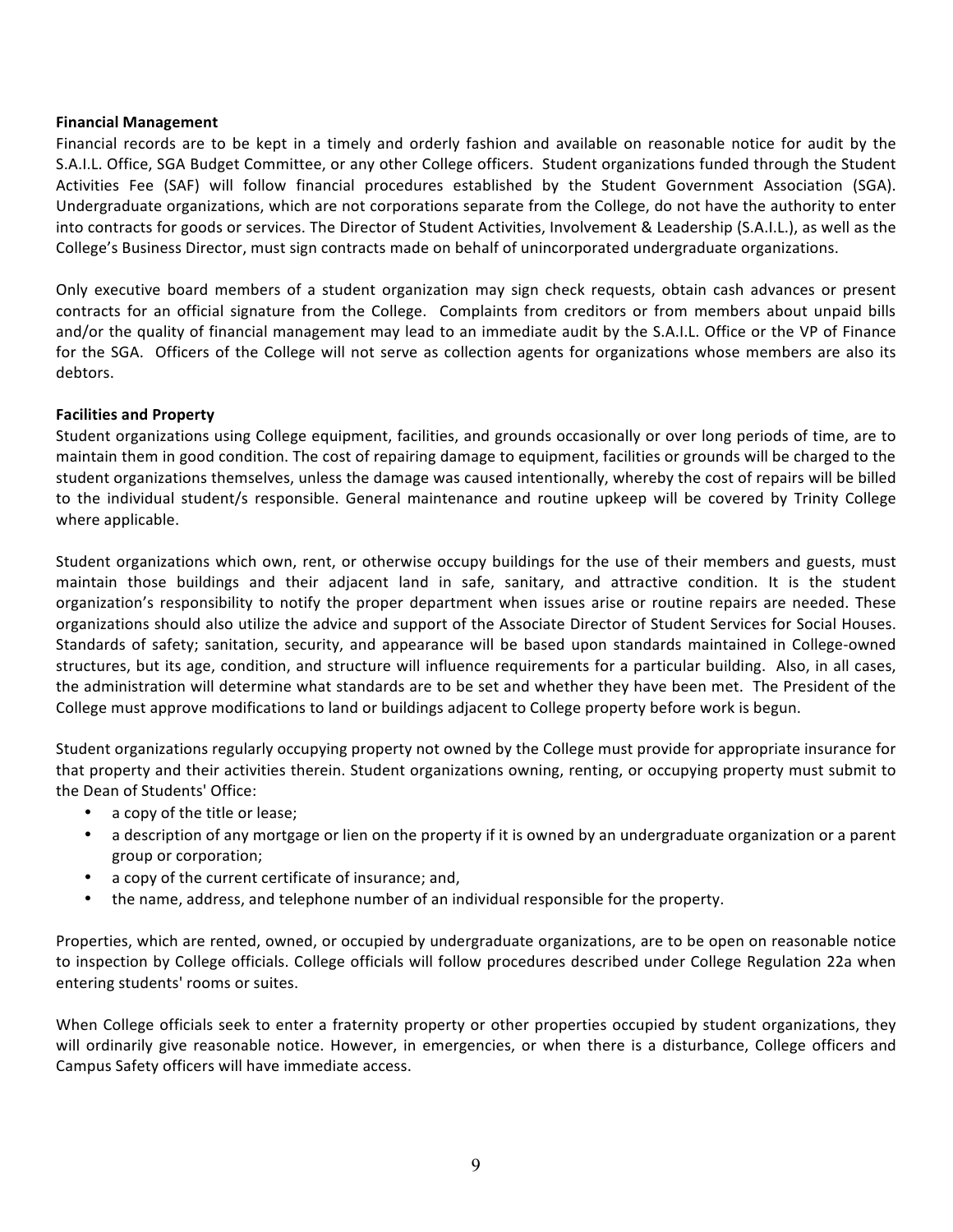When College facilities are to be used during summer and when a fraternity property or private property is to be occupied during the summer, an officer of the organization is to notify the Dean of Students' Office, providing it with the names of the people who will be using or occupying space and the periods of their use or occupancy. Except when the Dean of Students grants an exception, no building or property is to be used at any time during the year as a residence by or to provide quarters for people who are not Trinity College undergraduate students. This prohibition applies to fraternity properties as well as to those of the College, which are used by undergraduate organizations.

#### **Cultural and Social Activities**

It is expected that each student organization will sponsor events that enhance the cultural development and education of members and guests. The promotion of social relations among men and women of diverse backgrounds should be an important consideration in the planning and conduct of all events. It is expected that organizations will develop programs that give expression not only to their purposes but also to the diversity of talents and interests represented among their members. Programs may be developed in conjunction with the various offices and departments of the College, alumni, individual faculty; etc. In their programming, organizations are encouraged also to use the many resources of the Hartford region.

#### **Community Relations**

The administration requires that organizations and their members respect the rights of neighbors.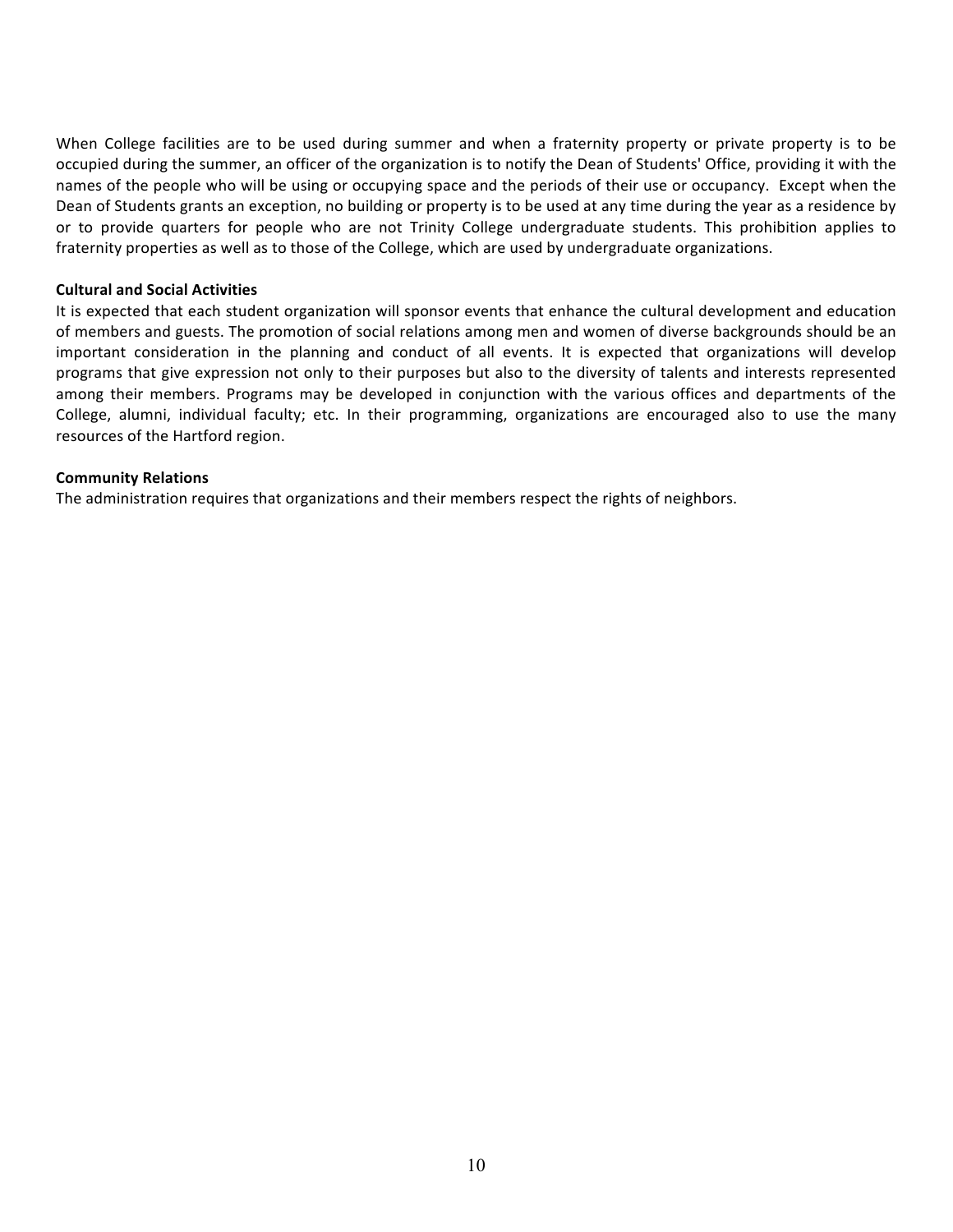# **STUDENT ORGANIZATION RESOURCES**

#### **How to run an effective meeting:**

- Always have an agenda.
- Listen to everyone who has something to say, and then paraphrase what they have said to make sure you have understood.
- Keep all participants informed about where they are and what's expected of them.
- Give other people a turn to run the meeting.
- Use parliamentary procedure. (See http://www.robertsrules.org/rulesintro.htm for more information about Robert's Rules of Parliamentary Procedure.)
- Make sure that decisions, assignments, and delegation are clear. Use a sign-up list of volunteer rather than a show of hands.
- Take accurate minutes of the meeting.
- Make sure the meeting space is comfortable for all members of the group.
- Make sure everyone gets his or her opinions heard, without being redundant.

#### **Recruitment and Retention of Members**

#### **Recruitment:**

- Get members early, before they have other commitments.
- Analyze why the group has trouble getting and keeping members and develop solutions to those problems.
- Utilize the Activities Fair in the beginning of the fall semester.
- Target your audience.
- Get publicity for all your events early and use a consistent theme throughout the year.
- Word of mouth is one of the best recruitment methods.
- Bring a friend to a meeting.
- Move the location of your meetings from time to time, try a residence hall or off campus apartment complex.
- Make sure the campus is aware of the purpose of your group and its goal.
- Speak to other student groups about what you are doing.

#### **Retention:**

- Set yearly attendance goal and use incentives to keep members coming.
- Use team builders and ice breakers so that new and old members all feel like they are part of the group.
- Meetings should be fun, after all, if it is not fun-why do it?
- Get the group's happenings out to members who cannot attend meetings via email, newsletters, bulletin boards, etc.
- Get things done and stick to your goals. Being productive is the best way to keep your members.
- Delegate, delegate, delegate! This gives everyone ownership in the group.
- Try committees as a way and keep members involved-each committee should have its own distinct and individualized purpose.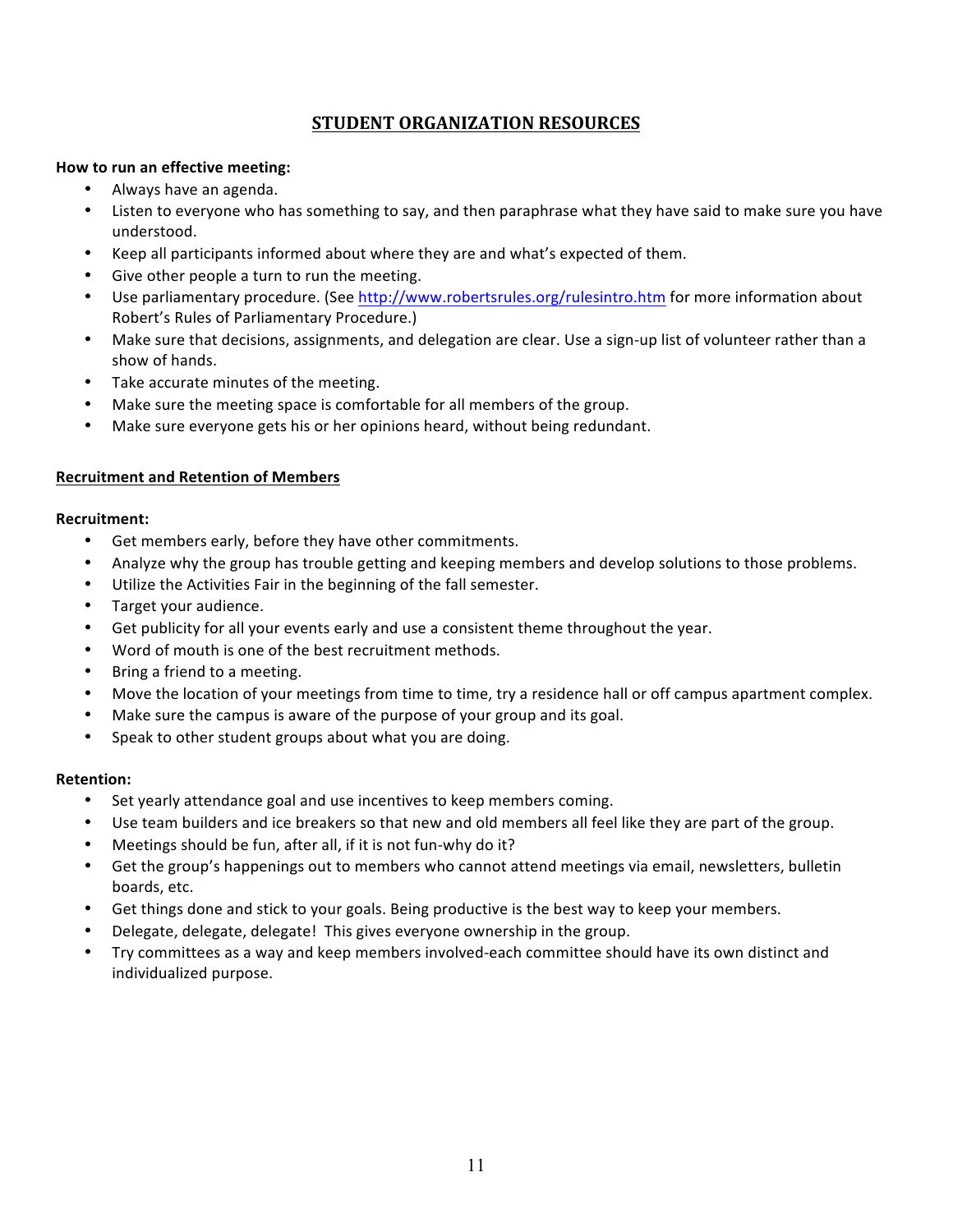#### **Ways to Motivate Members and Volunteers:**

- Smile
- Admit for free
- Be a good listener
- Take time to talk
- Provide training
	- Celebrate successes
- Have group T-shirts
- Take time off
- And give time off
- Respect priorities
- Be considerate
- Send holiday cards
- Delegate
- Admit mistakes
- Keep your word
- Play up the positive
- Send a birthday card
- Praise publicly
- Put up a suggestion box
- Greet everyone by name
- Criticize privately
- Use evaluations of programs and events
- Send a thank you note
- Accept individuality
- Say "we missed you"

## **Delegation:**

You should ask yourself the following questions before you delegate any responsibility:

- 1. Who has the skills, interests, and/or abilities to successfully complete this assignment?
- 2. Have I carefully defined the responsibilities associated with this assignment? Does the person have adequate understanding of the job to be done?
- 3. Does the assignment create a challenge for the individual and does it provide an opportunity for some decision making on his/her part?
- 4. Is the responsibility delegated in an atmosphere of mutual trust and respect? Can the person be counted on for your support? Can you count on the person to carry out the task at hand?
- 5. Has everyone in the group been delegated some degree of responsibility?

# Remember: **DELEGATION** increases **INVOLVEMENT** increases **LOYALTY** increases **COMMITMENT**.

# **Evaluation:**

The following are some general questions you should consider in helping you evaluate the progress of your organization.

- 1. Did your organization establish goals for the year or semester?
- 2. Did you accomplish any of them? If not, why? Evaluate.
- 3. Did you accomplish something other than what was established?
- 4. If the goals were accomplished, what were they and were they worthwhile?
- 5. Are you satisfied with the accomplishments? Why or why not?
- 6. Should you reset some of your goals or should you find different methods to accomplish original goals?
- 7. What are the group's strengths and weaknesses?
- 8. How are you utilizing these strengths and what are you doing to improve weak areas?
- 9. Was our event well-attended? If not, why? What can we improve next time in order to gain more attendees?
- 10. How do the officers work together?
- 11. Are group members offering constructive criticism, giving praise, and offering appropriate suggestions?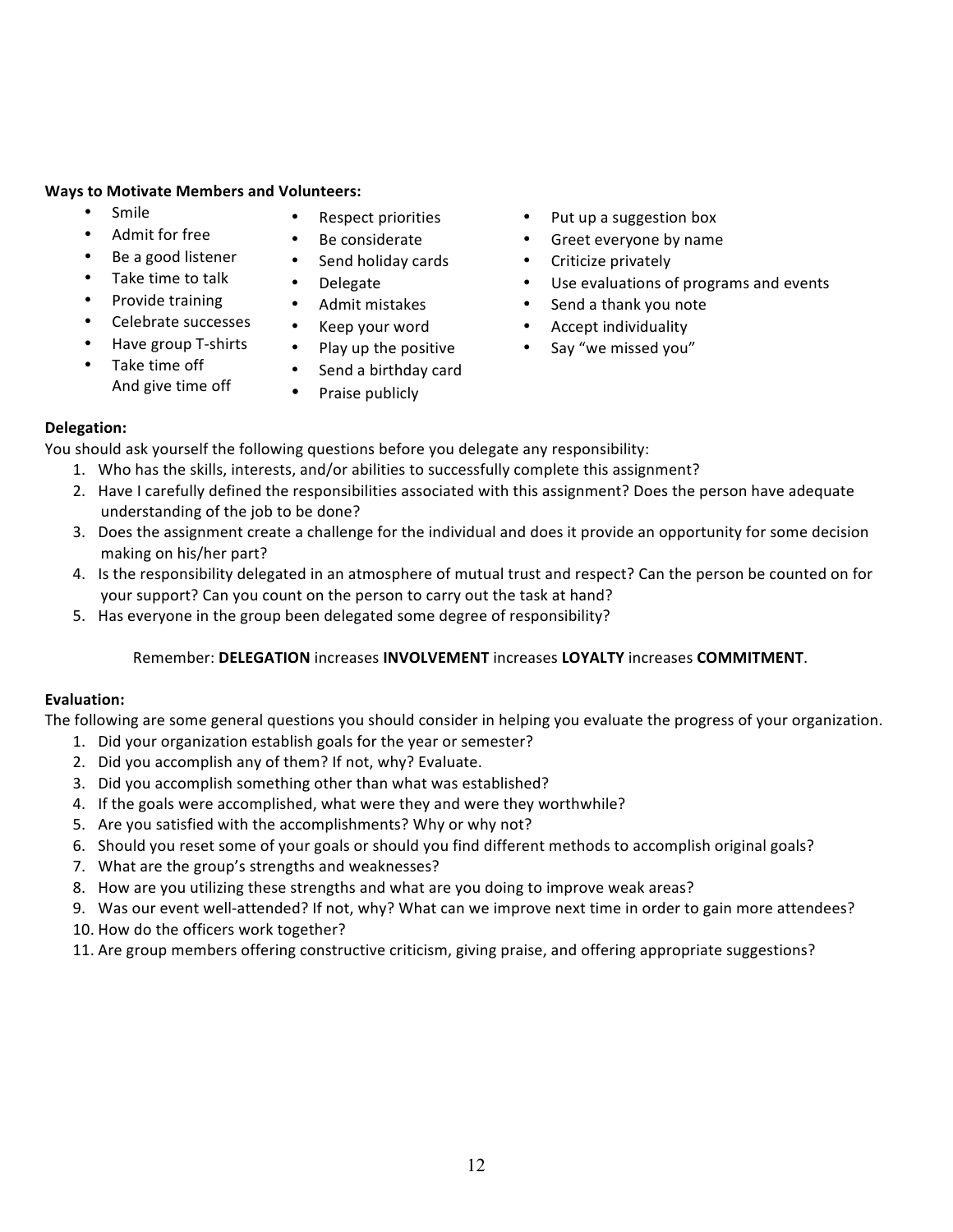## **Sample Agenda:**

Student Activities, Involvement & Leadership (S.A.I.L.) **Staff Meeting** Tuesday, November 11, 2016

Upcoming Events (5 mins) – advertising, supervision, travel

# New Business (10 mins)

- Clubs/Orgs
	- o Mid-year reviews for student org's (Budget Committee)
	- o Start to put together information re: changes in policies for spring semester
- Website updates
- Student employees End of semester holiday party

Area Updates (5 mins each) **Graduate Assistant**

**Graduate Intern** 

**Mather Operations**

**Office Assistant** 

**Assistant Director**

#### **Director**

Wrap-Up (5 mins)

- Takeaways
- Reminders
- Important Announcements